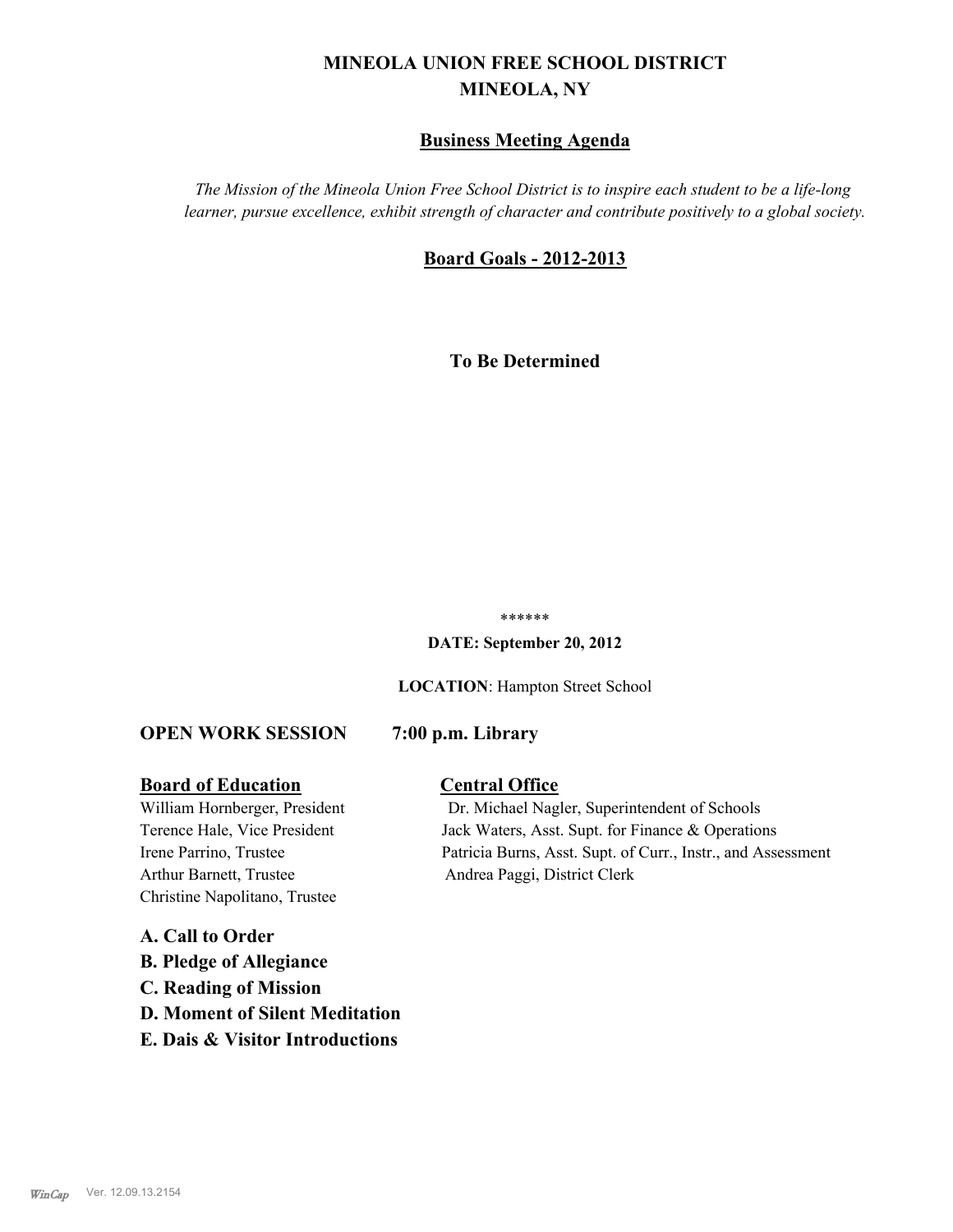#### **F. High School Student Organization Report**

# **G. Old Business**

#### **H. New Business**

#### **I. Consensus Agenda**

**RESOLUTION # 21-BE IT RESOLVED** that the Board of Education approves the consensus agenda items I.1.a. through I.8.a., as presented.

| <b>Motion:</b><br>Second: |     |  |
|---------------------------|-----|--|
| Yes:                      | No: |  |
|                           |     |  |
|                           |     |  |
|                           |     |  |
|                           |     |  |

**Passed: \_\_\_\_\_\_\_\_\_\_\_\_\_**

## 1. **Accepting of Minutes**

a. That the Board of Education accepts the minutes of July 19, 2012 Business Meeting as presented.

#### 2. **Instruction**

a.

Appointment(S) Sub Teacher per diem The Board of Education accepts the following individual(s) as Per Diem Substitute Teacher(s) for the current school year, at a daily rate of \$100.00 per day; and retirees at a daily rate of \$125.00 per day.:

|     | <b>EMPLOYEE NAME</b> | <b>EMPLOYEE CERTIFICATION</b>                     |
|-----|----------------------|---------------------------------------------------|
| 1.  | Marilyn Abramowitz   | Nursery/K/Grades 1-6                              |
| 2.  | Nicole Adams         | Physical Ed                                       |
| 3.  | Kathleen C. Amato    | English 7-12                                      |
| 4.  | Jenna M. Arcati      | Childhood Education (Grades 1-6)                  |
| 5.  | Jaime M. Becker      | PreK - Grade 6                                    |
| 6.  | Christine Beihoff    | Childhood Education (Grades 1-6)                  |
| 7.  | Naomi Blumenfeld     | Nursery/K/Grades 1-6                              |
| 8.  | Linda Bonasia        | Students with Disabilities (Grades 1-6)           |
| 9.  | Concita Brito-D'Orta | ESL                                               |
| 10. | Susan B. Browdy      | Nursery/K/Grades 1-6                              |
| 11. | Lisa Brown           | Childhood Education (Grades 1-6)                  |
| 12. | Laura Bruder         | Nursery/K/Grades 1-6                              |
| 13. | Sidney W. Burgreen   | Nursery/K/Grades 1-6                              |
| 14. | <b>Ashley Barros</b> | Childhood Education (Grades 1-6), Early Childhood |
|     |                      | Education (Birth-2)                               |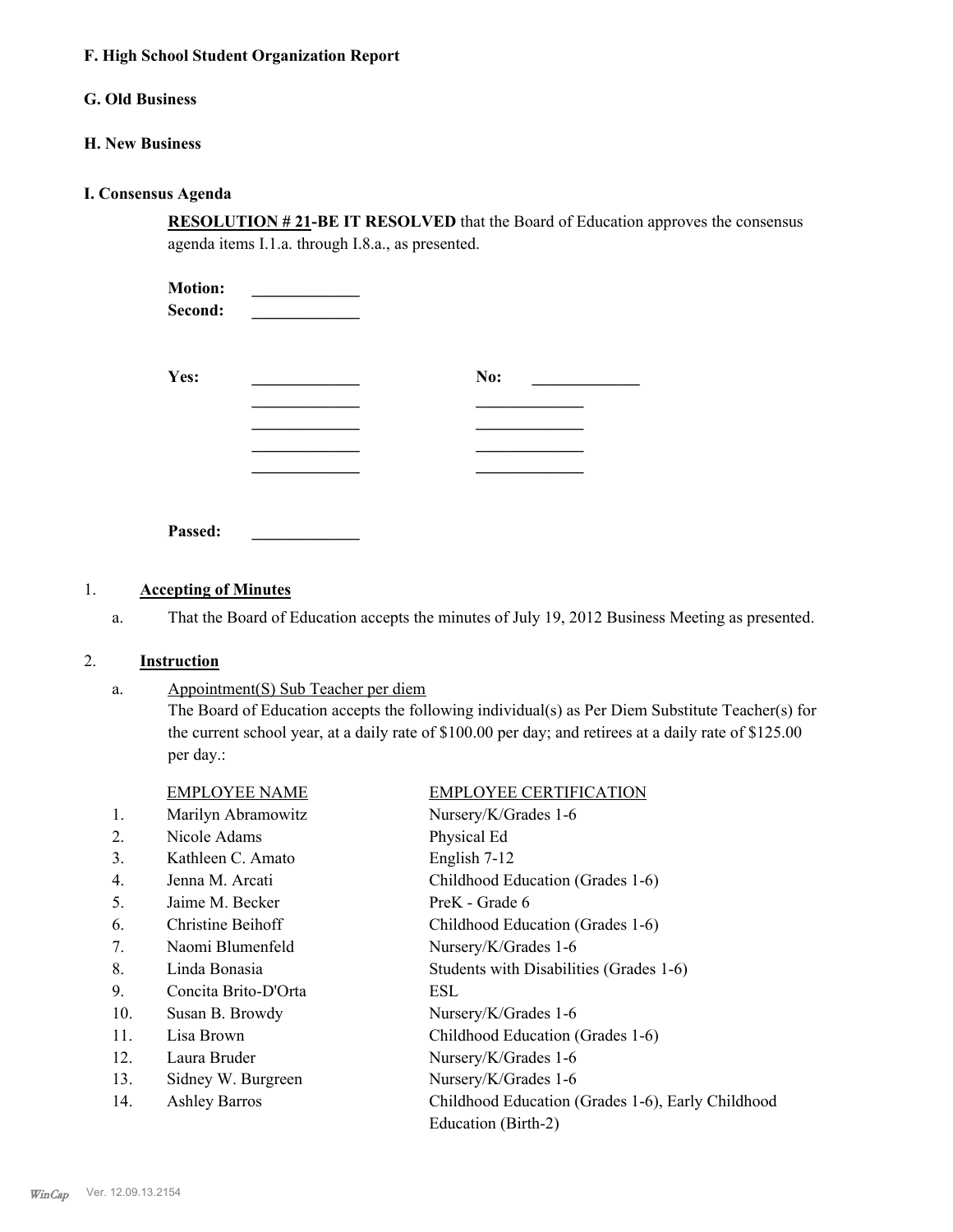|     | <b>EMPLOYEE NAME</b>  | <b>EMPLOYEE CERTIFICATION</b>                             |
|-----|-----------------------|-----------------------------------------------------------|
| 15. | Jennifer L. Brown     | Childhood Education (Grades 1-6), Early Childhood         |
|     |                       | Education (Birth-2), Literacy (Birth-6)                   |
| 16. | Melissa Dadich        | Childhood Education (Grades 1-6)                          |
| 17. | Nicole L. Destefano   | Childhood Education (Grades 1-6), Early Childhood Ed      |
|     |                       | (Birth-2), English 7-12                                   |
| 18. | Lauren M. Goodman     | Early Childhood Education (Birth - 2), Childhood Ed (1-6) |
| 19. | Carly Loewenthal      | Early Childhood Education (Birth - 2), Childhood Ed (1-6) |
| 20. | Kimberly B. Mady      | Childhood Education (Grades 1-6)                          |
| 21. | Jamie L. Maiden       | Childhood Education (Grades 1-6)                          |
| 22. | Raquel Piccirillo     | PreK - Grade 6, Special Education, Social Studies 7-12    |
| 23. | Kristen L. Ronan      | Childhood Education (1-6), Early Childhood Ed (Birth-2),  |
|     |                       | SWD (1-6), Literacy (Birth-2)                             |
| 24. | Arielle Sandler       | Childhood Ed (1-6), Early Childhood Ed(Bith-2), SWD       |
|     |                       | (Birth-2), SWD (1-6)                                      |
| 25. | Casey K. Tierney      | PreK - Grade 6                                            |
| 26. | Michelle L. Topel     | Childhood Ed(1-6), Early Childhood Ed(Birth-2), Math 7-   |
|     |                       | 12                                                        |
| 27. | Marissa D. Burton     | Childhood Education (Grades 1-6)                          |
| 28. | Joan M. Carlucci      | Nursery/K/Grades 1-6                                      |
| 29. | Edwin Chacko          | Social Studies 7-12                                       |
| 30. | Maria Ciaravino       | PreK - Grade 6                                            |
| 31. | Catherine M. Clancy   | Literacy (Birth-6), Literacy (5-12), Social Studies 7-12  |
| 32. | Beverly C. Coleman    | Spanish 7-12                                              |
| 33. | Cindy Costa-Lopes     | PreK - Grade 6                                            |
| 34. | Elizabeth F. Danziger | Early Childhood Education (Birth-2), Biology 7-12         |
| 35. | Maria DeAngelis       | N-6, Special Education                                    |
| 36. | Maria Dejesus         | Nursery/K/Grades 1-6                                      |
| 37. | Lorelle Delia         | PreK-6, Reading                                           |
| 38. | Kristen Dexter        | Physical Ed                                               |
| 39. | Melissa DiLeonardo    | Childhood Education (1-6), SWD(1-6)                       |
| 40. | Laura M. Doherty      | Art                                                       |
| 41. | Jacqueline Donelan    | English 7-12                                              |
| 42. | James J. Dunlop       | Childhood Education (1-6), Literacy (Birth-6)             |
| 43. | Beth A. Erker         | Childhood Education (1-6), SWD (1-6)                      |
| 44. | Tilia L. Erreich      | N-6, Special Education                                    |
| 45. | Jeanine Fazio-Swartz  | Early Childhood Education (Birth-2), SWD (Birth-2)        |
| 46. | Barbara Fischthal     | $N-6$                                                     |
| 47. | Jaclyn Flynn          | Physical Ed, Health                                       |
| 48. | Karyn Franz           | PreK - Grade 6                                            |
| 49. | Jessica L. Gaglione   | Music                                                     |
| 50. | Lori Gayson           | Childhood Education (Grades 1-6)                          |
| 51. | Lucille Giangrasso    | PreK-6, Special Education, English 7-12                   |
| 52. | Lorraine Gigante      | PreK - Grade 6                                            |
| 53. | Michael J. Graham     | Physical Education, Health                                |
| 54. | Darlene M. Greco      | $N-6$                                                     |
| 55. | Ian K. Guarino        | Music                                                     |
| 56. | James P. Hambel       | Childhood Education(1-6), SWD(1-6), Physical Education    |
| 57. | Mary Ann Havron       | $N-6$                                                     |
| 58. | Danielle M. Holler    | Childhood Education (1-6)                                 |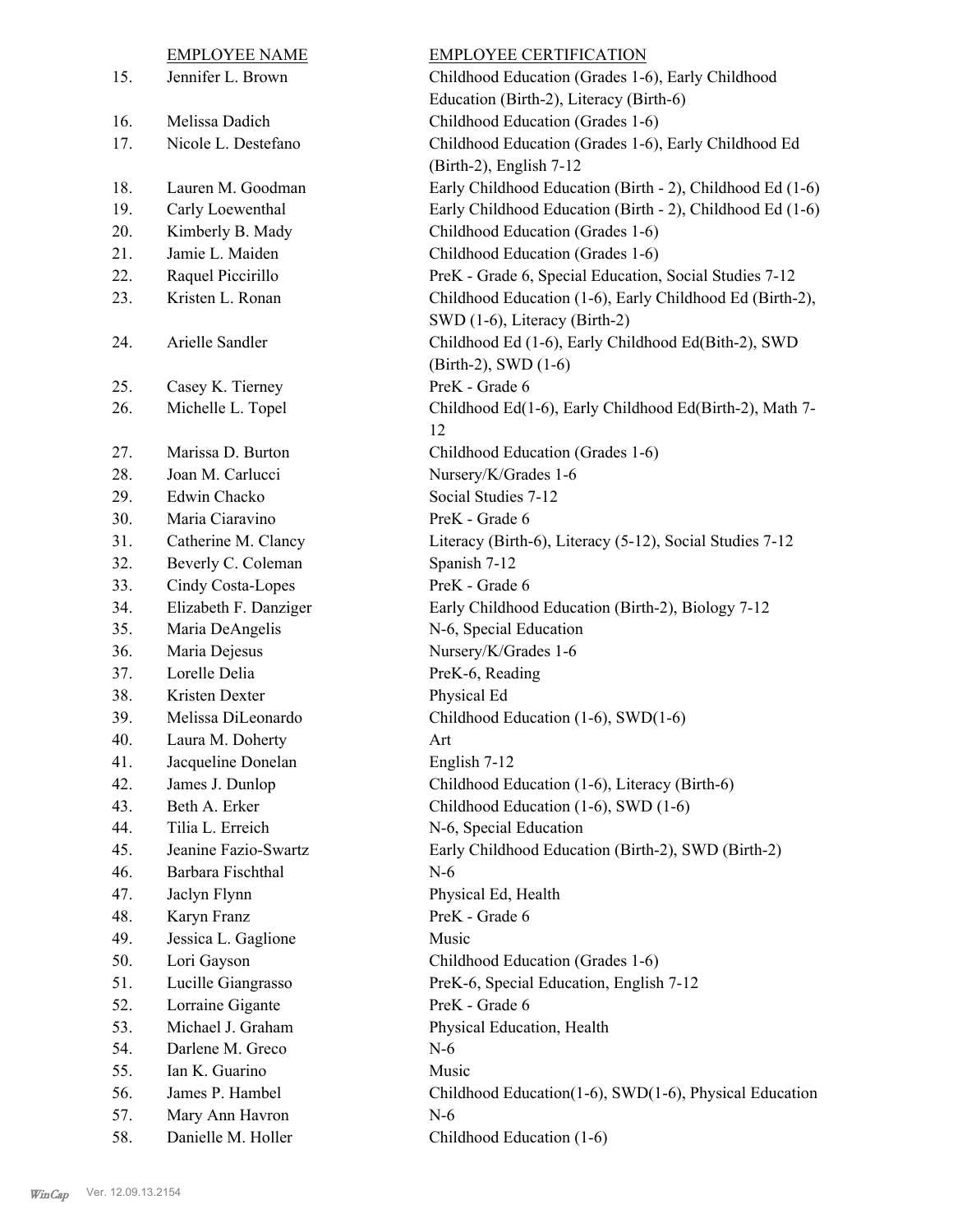|      | <b>EMPLOYEE NAME</b>       | <b>EMPLOYEE CERTIFICATION</b>                         |
|------|----------------------------|-------------------------------------------------------|
| 59.  | Christie Holub             | Music                                                 |
| 60.  | Erik Holzkamp              | Physical Education                                    |
| 61.  | Anne C. Hood               | Childhood Education (1-6)                             |
| 62.  | Mark J. Indiviglio         | Childhood Education (1-6)                             |
| 63.  | Laura Johnson              | Mathematics 7-12                                      |
| 64.  | Jill B. Karp               | N-6, Reading                                          |
| 65.  | Barbara J. Kayen           | PreK - Grade 6                                        |
| 66.  | Susan M. Kingsepp          | PreK-6, Business & Distributive Education             |
| 67.  | Andrea E. Kislik           | Childhood Education(1-6), Literacy(Birth-6), ESL      |
| 68.  | Alona Klein                | Mathematics 7-12                                      |
| 69.  | Hyman Krebs                | $N-6$                                                 |
| 70.  | James J. Lamendola         | Music                                                 |
| 71.  | Danielle J. Landini        | English 7-12                                          |
| 72.  | Phyllis Landon             | N-6, Reading                                          |
| 73.  | Kimberly Lemme             | Childhood Education (1-6)                             |
| 74.  | Mary Ann Nicole Lemonda    | Special Education, Speech                             |
| 75.  | Thomas J. Leninger         | Mathematics 7-12                                      |
| 76.  | Madeline Leno              | Math 7-12, English 7-12                               |
| 77.  | Daniel Levitan             | Physical Education                                    |
| 78.  | Maria V. Litos             | PreK-6, English 7-12                                  |
| 79.  | Daniela G. LoVerde         | Social Studies 7-12                                   |
| 80.  | Kimberly A. Lovisi         | Childhood Education (1-6), SWD(1-6)                   |
| 81.  | Jennifer Lupo              | Childhood Education (1-6)                             |
| 82.  | Laura Lupo                 | Childhood Education (1-6), SWD(1-6)                   |
| 83.  | Eileen M. Lusardi          | Nursery/K/Grades 1-6                                  |
| 84.  | Katie E. Manieri           | Childhood Education (Grades 1-6)                      |
| 85.  | Janet C. Marill            | Physical Education, Health                            |
| 86.  | Jacqueline Marinelli       | SWD (Birth-2), SWD (1-6)                              |
| 87.  | Marcella A. McHale         | N-6, Special Education                                |
| 88.  | Amanda R. Mihelic          | Childhood Ed (1-6), Early Childhood Ed (Birth-2), SWD |
|      |                            | $(1-6)$ , SWD $(Birth-2)$                             |
| 89.  | Anne C. Milazzo            | Common Branch Grades 1-6                              |
| 90.  | Andrea S. Miller           | $N-6$                                                 |
| 91.  | <b>Christine Mulrooney</b> | $N-6$                                                 |
| 92.  | Catherine A. Obrien        | N-6, Reading                                          |
| 93.  | Danielle M. OBrien         | English 7-12                                          |
| 94.  | Victoria Odessky           | Childhood Education (Grades 1-6)                      |
| 95.  | Thomas J. Oswald           | Social Studies 7-12, SWD (7-12)- S.S. ext.            |
| 96.  | Pollyanne J. Peluso        | PreK - Grade 6, Reading                               |
| 97.  | Erica Perez-Flowers        | Speech & Language Disabilities, Bilingual Ed ext.     |
| 98.  | Jaclyn M. Petrowski        | Mathematics 7-12                                      |
| 99.  | Gayle D. Pinsky            | Childhood Ed(1-6), Early Childhood Ed(Birth-2), SWD   |
|      |                            | $(Birth-2)$ , SWD $(1-6)$                             |
| 100. | Nicholas Pontolillo        | English 7-12                                          |
| 101. | Rory I. Reis               | Biology 7-12                                          |
| 102. | Michael C. Robilotto       | Physical Ed, Health                                   |
| 103. | Jeannette E. Robinson      | $N-6$                                                 |
| 104. | Abbe J. Sargeant           | Physical Education                                    |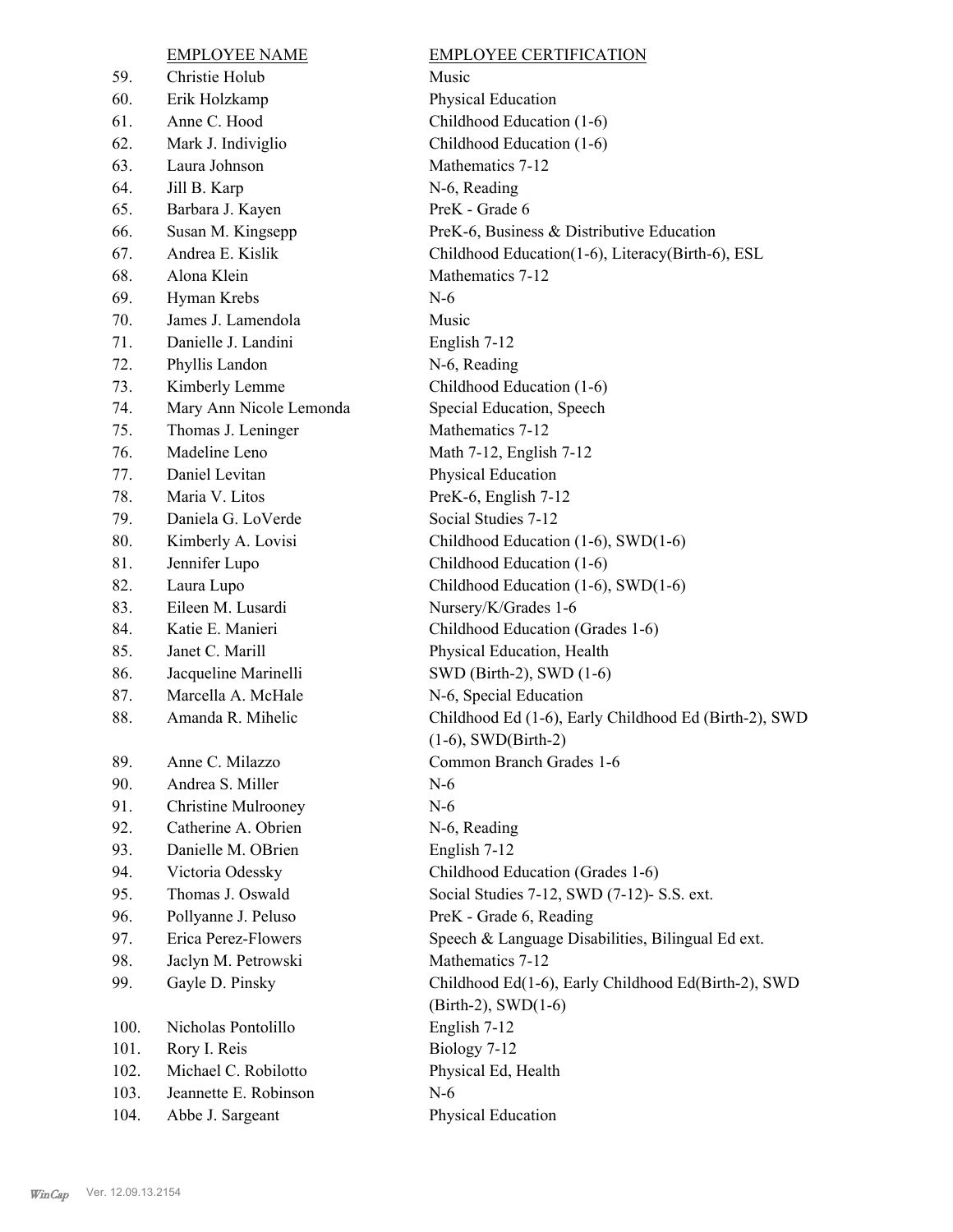|      | <b>EMPLOYEE NAME</b>   | <b>EMPLOYEE CERTIFICATION</b>                    |
|------|------------------------|--------------------------------------------------|
| 105. | Lawrence M. Scherr     | Childhood Ed(1-6), SWD(1-6), English 7-12, SWD   |
|      |                        | English 7-12                                     |
| 106. | Courtney M. Schmaeling | Music                                            |
| 107. | Patricia A. Sheeckutz  | N-6, Reading                                     |
| 108. | Jenna L. Sherwood      | Early Childhood Ed(Birth - 2), Childhood Ed(1-6) |
| 109. | Jill Simens-Cole       | Art                                              |
| 110. | Nicholas A. Tonini     | Physical Ed                                      |
| 111. | Mary Troy              | Childhood Ed(1-6), Early Childhood Ed(Birth-2)   |
| 112. | Ashley N. Vaskas       | Childhood Ed(1-6), Early Childhood Ed(Birth-6)   |
| 113. | Ashley M. Volino       | Childhood Ed(1-6), Early Childhood Ed(Birth-2)   |
| 114. | Angela Wasserman       | Early Childhood Education (Birth - 2)            |
| 115. | Kristine Webber        | Childhood Ed $(1-6)$ , SWD $(1-6)$               |
| 116. | Marli Wilkens          | Childhood Ed $(1-6)$ , SWD $(1-6)$               |
| 117. | Mary Anne Williams     | PreK - Grade 6                                   |
| 118. | Alicia M. Zounek       | Art                                              |
|      |                        |                                                  |

#### b. Appointments 45 Day Subs

The Board of Education approves the appointment of Julia Cardo, to the position of 45 Day Substitute Teacher for Michael Mildon, effective 09/05/2012 to on or before June 30, 2012; salary: Days 1-20, \$90.00, Days 21-39 \$100.00, Days 40-45 \$110, Day 46 contract salary. BA, Step 1, \$53,123 pro-rated. 1.

#### 3. **Instruction: Committee on Special Education**

That the Board of Education approves the CSE/CPSE/SCSE recommendations for programs and services for students with IEPs for the time period from 4/1/12 to 6/30/12.

#### 4. **Instruction: Contracted**

a. That the Board of Education accepts the instructional services contract between Developmental Disabilities Institute and the Mineola UFSD for the 2012- 2013 school year.

b. That the Board of Education approves the Affiliation & Internship Agreement between Mineola Union Free School District and Winthrop University Hospital for the 2012-2013 school year.

## 5. **Civil Service**

- a. Appointments
- The Board of Education approve the appointment of Niloofar Lahijani, Greeter at Willis Avenue, to the position of part time Classroom Aide at the Middle School, effective September 1, 2012. Salary will be \$15.15 on Step 4 (2008/2009 Teacher Aide Salary Schedule). 1.
- The Board of Education approves the appointment of Matthew DePalma, to the position of Student Worker at the Middle School, effective September 10, 2012, at a salary of \$8.50 per hour. 2.
- b. Leave(s) of Absence
- That the Board of Education approves a paid Medical Leave of Absence to Alisa Egan, 12 month Bus Driver, effective September 7, 2012. Return date on or about October 1, 2012. 1.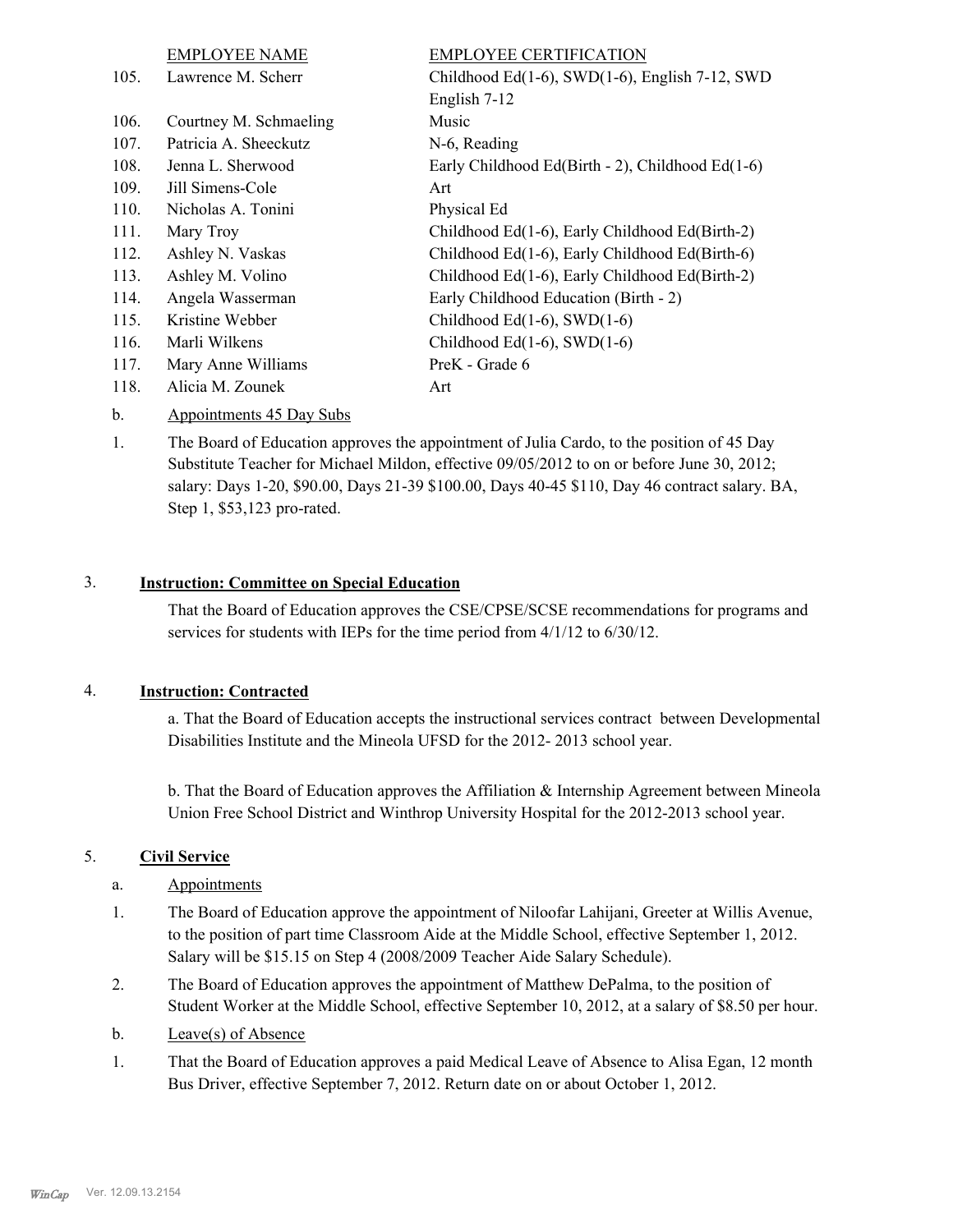# c. Section 211

That the Board of Education approves the authorization for the Superintendent of Schools to sign the waiver of a Section 211 for Daniel McNamara, Bus Driver. 1.

### 6. **Business /Finance**

## a. **Treasurer's Report**

That the Board of Education accepts the Treasurer's report for the period ending July 31, 2012 and directs that it be placed on file.

## b. **Approval of Invoices and Payroll**

That the Board of Education accepts the Invoices and Payroll for the period ending August 31, 2012

Payable Warrant #3 \$ 77,874.55 Warrant #3 \$ 1,452,622.01

Warrant #4 \$ 216,046.40 Cash Replacement Checks \$ (1,575.18) **TOTAL EXPENSES \$ 1,744,967.78**

PAYROLL #3 & #4 General  $$1,027,990.21$ F Fund \$ 151,291.28

**TOTAL PAYROLL \$1,179,281.49**

# c. **Budget Appropriation Adjustment**

1. That the Board of Education approves the following budget transfer for \$89,000.00 from surplus in TAN Interest account 9760700007399 to Software Maintenance account 2630460002930, in order to purchase COMPASS Learning.

# 7. **Business/Finance: Contract Approvals**

a.That the Board of Education approves the following contracts for Out of District Transportation for the 2012-2013 school year:

| Vendor      | School                      | Amount   |
|-------------|-----------------------------|----------|
| <b>ACME</b> | Solomon Schechter - Jericho | \$3,440  |
| Suburban    | Developmental Disabilities  | \$32,350 |
|             | Institute of Smithtown      |          |

#### 8. **Business/Finance: Bids**

a. That the Board of Education approves the participation of the Mineola UFSD in the 2012-2013 Garden City UFSD Cooperative Bid for Truck, Bus, Car Transmission- Repair/Replace, in which Garden City UFSD will act as the Lead Agency.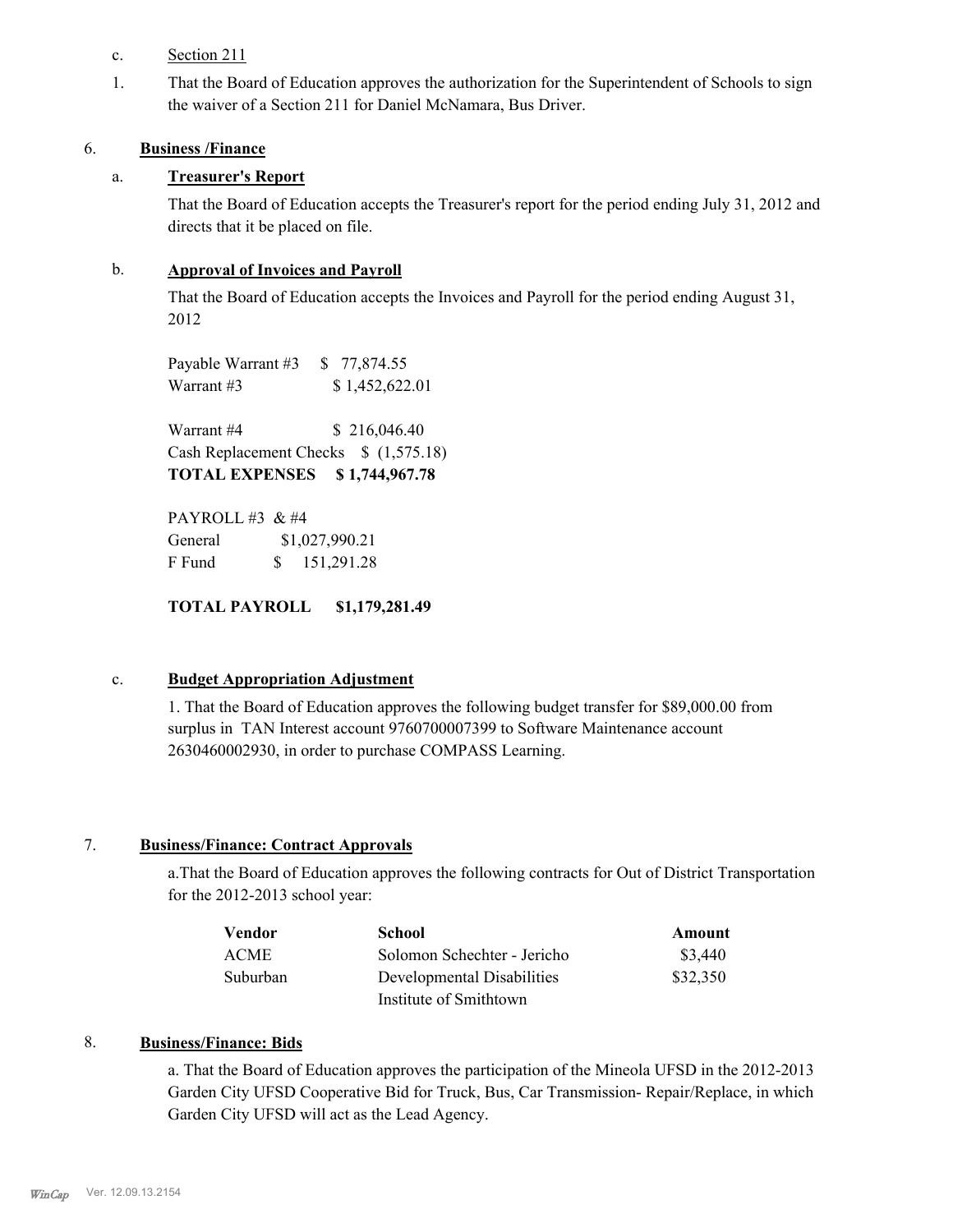#### **J. Public Comments**

# **K. Board of Education Reports**

Comments from Board President

Superintendent of Schools' Reports for 9/20/12: 1. Hampton Street Library Ribbon Cutting

| Superintendent Comments                                                                                 |
|---------------------------------------------------------------------------------------------------------|
| Capital Updates                                                                                         |
| <b>Table Reports</b>                                                                                    |
| Finance and Operations Report                                                                           |
| Monthly Financial Report                                                                                |
| Building and Grounds Report                                                                             |
| <b>Building Usage</b>                                                                                   |
| Vandalism                                                                                               |
| Work order Status                                                                                       |
| <b>Transportation Report</b>                                                                            |
| Special Reports                                                                                         |
| Public Questions - Board Committee Reports; Student Organization Report, Superintendent's Report; Table |
| Reports (All Finance & Operations Functions); and Special Report                                        |

|                           | L. Executive Session Time: | p.m. |  |
|---------------------------|----------------------------|------|--|
| <b>Motion:</b><br>Second: |                            |      |  |
| Yes:                      |                            | No:  |  |
|                           |                            |      |  |
|                           |                            |      |  |
|                           |                            |      |  |
|                           |                            |      |  |
| Passed:                   |                            |      |  |